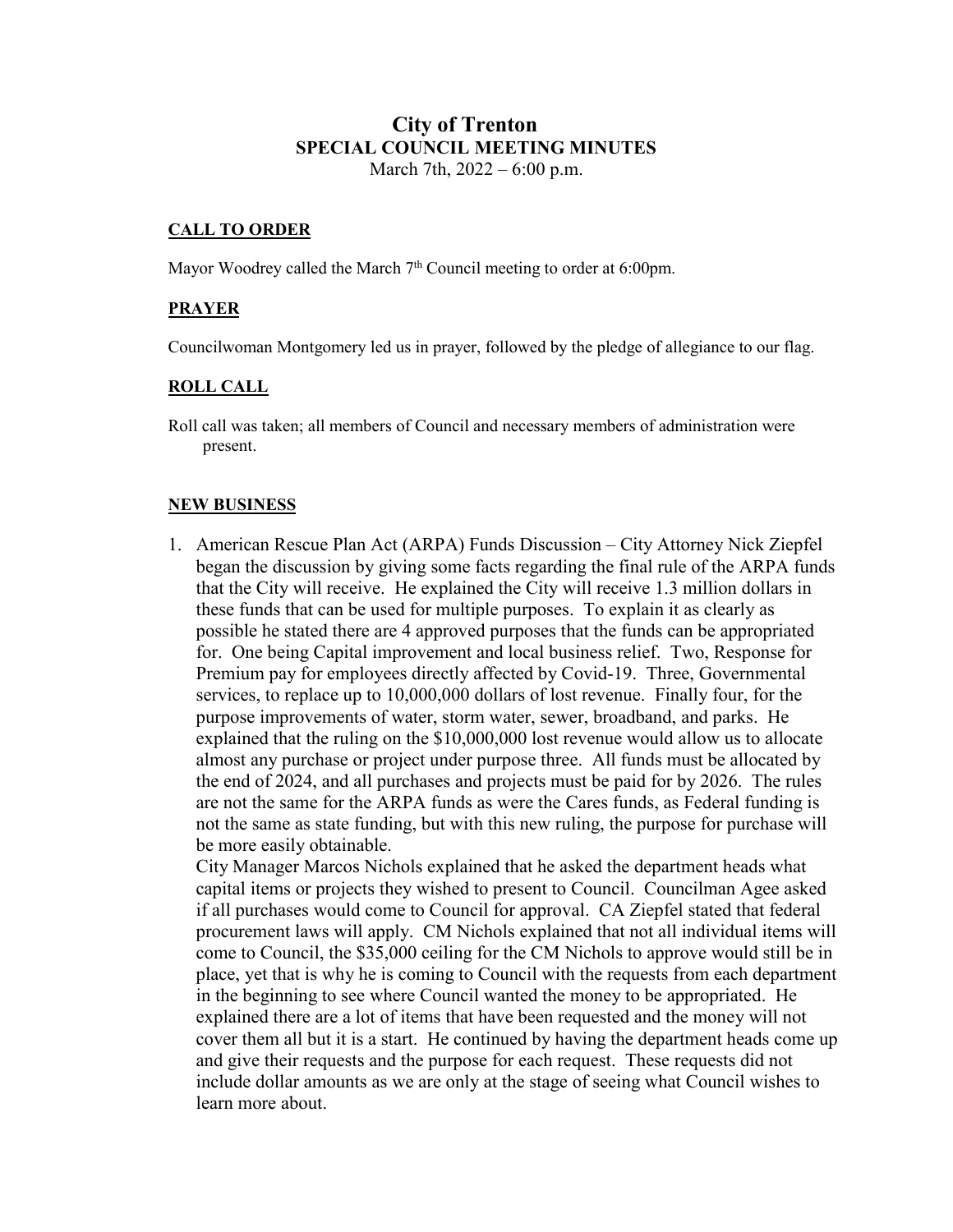Fire Chief Yater approached Council stating he would like to see some of the money allocated to purchase a second new squad. The squad that was purchased last year out of budgeted funds would not be in for a while yet, and if we ordered another unit it could be over two years before it is ready for delivery. Council asked the necessity of purchasing another new squad. The Chief explained that two of the three squads were very out of date and need to be replaced. The third is a 2013 and has already outlived its life expectancy but they would still keep it in the rotation to elongate the life of the squads, as the squad is the most used and abused piece of equipment in the department.

Service Director Leichman stated that as Council was aware, we have multiple streets that need paved, sidewalks that need work, storm drains, catch basins, and dry wells that are long overdue for repair and or to be rebuilt. Phase 2 sewer extension in the Industrial park, remote firefly water meters that can be placed on high risk properties and multiple unit homes, and homes with dangerous access to meters. This allows the water department to shut off water remotely from the City building. Lastly considering getting Fioptics to the water tower on ginger ridge.

Police Chief Carr stated the Police department was in need of personal protection gear, protective sound proof glass for in between the dispatch area and the police lobby, and the remodeling of the basement by digitalizing the required records that are stored in the basement and creating a small armory area including a new gun safe, and an area for detectives to do the necessary work for proper investigations including a fuming chamber and a drying chamber.

Vice Mayor Perry and Mayor Woodrey spoke in regards of the parks. They stated that an important project that needs to be considered is Home Ave Park. The road driving through the center of the park has always been a safety issue, they would like admin to keep in mind that park needs to be thought about, as well as thoughts of a splash pad and or dog park area that our community has expressed a large interest in bringing these amenities to our community. CM Nichols stated those are all items in that have been found in the workings of the comprehensive plan and have been included in the master parks plan.

Questions and discussions were had regarding the multiple items presented to Council. Council stated the protective sound proof glass was needed regardless of whether or not ARPA funds were used. CM Nichols stated that he would follow up with more information on the items that were discussed.

2. Open Space Requirement Ordinance Discussion. City Attorney Nick Ziepfel presented Council with a rough draft of the revised ordinance regarding the required open space for new developments. Council made it clear that they were not trying to scare away developers, yet our City desperately needs these green spaces in our new developments. Councilwoman Harris spoke of the importance of this as The City as it stands has limited areas to develop left within the City limits. There are a multitude of things that need to be considered when setting the terms to the open space. What consists of green space, how much should be dedicated to such open spaces, how are the fees in lieu of the open space determined. Whether the City would own these green spaces or would allow HOA's to control the space. Whether these spaces would then be only open to that neighborhood instead of being available to the whole